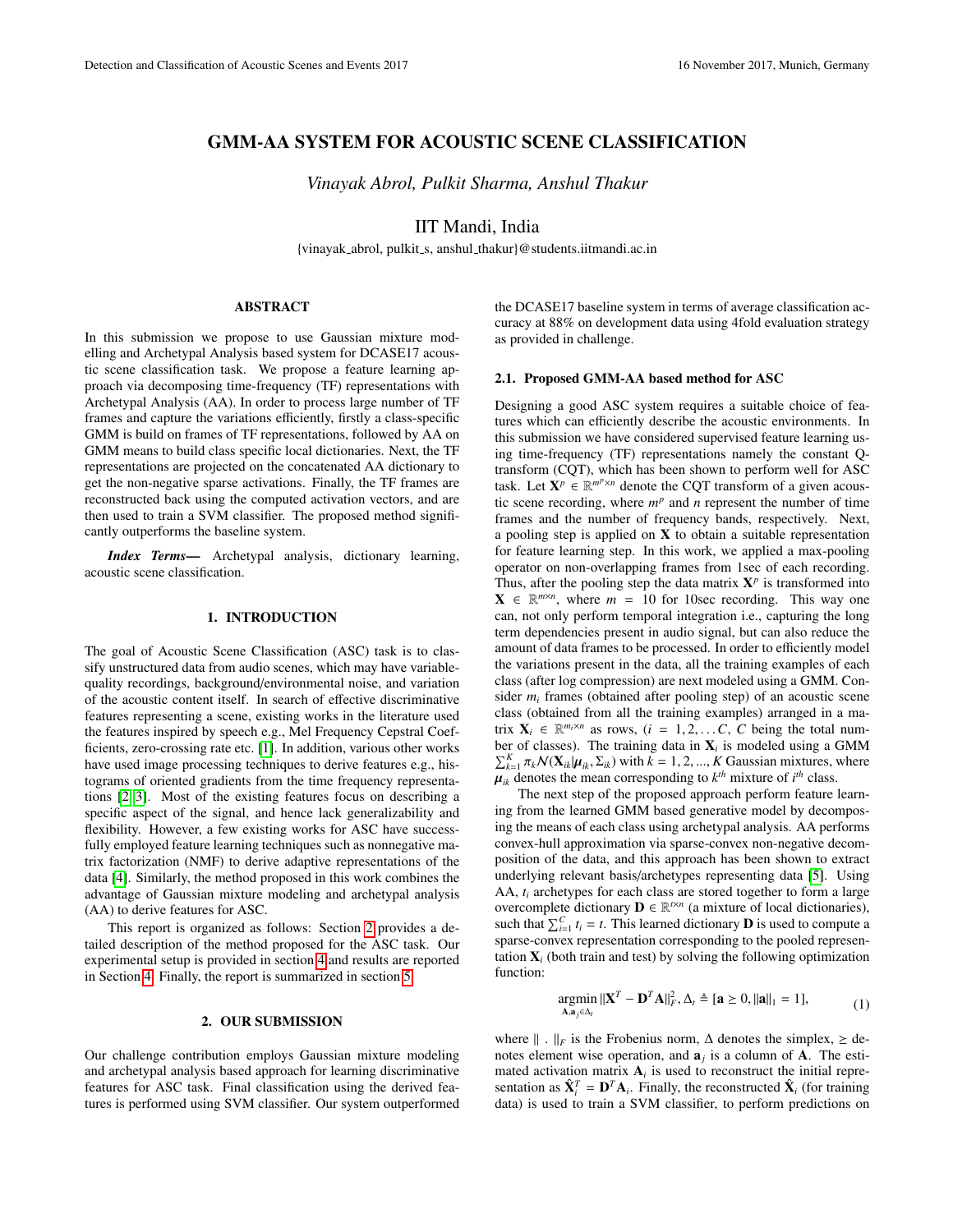the test data. The idea of using reconstructed features for classification is motivated by recent works of Sainath et. al [\[6\]](#page-1-7) in the field of speech recognition.

### 3. EXPERIMENTAL SETUP

Only first channel of each audio file is processed, and its CQT is extracted with the MATLAB CQT toolbox<sup>[1](#page-1-8)</sup> (hopsize-882, 12bands/octave), resulting in 500 frames and 146 frequency bands. After pooling each audio file is represented with 10 TF frames. Each class-specific GMM is build with 200 means using Microsoft identity toolkit<sup>[2](#page-1-9)</sup>. AA is performed using the fast AA algorithm (based on SPAMS toolbox<sup>[3](#page-1-10)</sup>) proposed in [\[5\]](#page-1-6). Here we have considered robust AA to deal with any outlier frames which may affect the performance of the system. For each class 40 archetypes are learned, resulting in a final concatenated dictionary of size  $600 \times 146$ . The SVM classifier is trained with one-vs-one strategy (box-constraint=3), and majority voting is employed for 10 frame representations of each audio recording on the obtained scores to decide the class label. All experiments are performed in MATLAB R2016b under Win10 OS on a desktop with 4th Gen i7-processor, 12Gb RAM and no GPU.

#### 4. RESULTS

<span id="page-1-4"></span>Our final system achieved an accuracy of  $88\% \pm 0.5$  (95% C.I.) averaged across four different folds using the provided development dataset. Thus we achieved an improvement of 13.2% over the DCASE17 baseline system. The confusion matrix for our GMM-AA system is shown in Table. 1.

On evaluation dataset, our system ranked 17*th* (among teams) and achieved an accuracy of 65.7% with range  $63.4 - 68.0\%$  (95% C.I.). While our system performed well for most classes, it performed poorly on some confusing classes like forest path, park, residential area etc., which we wish to investigate in the future.

### 5. DISCUSSION

<span id="page-1-5"></span>The proposed work show the feasibility of using a GMM-AA based system using TF representations for ACS task. While GMM helps in efficiently modeling the data distribution, AA learns representative basis/archetypes which can be used to emphasis relevant information to discriminate between different audio scenes. The obtained atom activations are probabilistic in nature and they depict the amount of contribution coming from atoms of a particular class. This gives easy interpretation of data, i.e., larger support for correct class. Hence, the reconstructed feature will emphasis relevant class information. Further, note that data modeling for each class is done in an independent supervised way but not in a joint manner, and we hope doing so will further increase the accuracy of our system.

Similar to ours, the system proposed by Bisot et.  $al<sup>4</sup>$  $al<sup>4</sup>$  $al<sup>4</sup>$  (ranked <sup>10</sup>*th* among teams with accuracy of 69.8%) based on non-negative matrix factorization approach, shows that the conventional approaches can still potentially be applied to achieve better result. The improvement achieved by their system (compared to ours) was result of 1) joint supervised factorization 2) features learned on

<span id="page-1-10"></span>3 spams-devel.gforge.inria.fr

averaged signal from both channels and 3) fusion with DNN system trained on NMF features, where we feel the third approach is mainly making the difference in results. Further, many of the submissions in the challenge were based on deep learning approaches such as a convolutional neural network (CNN) and recurrent neural network (RNN). A careful analysis of results shows that simply applying CNNs with input features (mono/binaural) like CQT, mel-spectrogram etc., performed poorly as compared to the proposed approach. Although DCASE-17 provided more amount of audio data from last year, it still may not be sufficient for applying deep learning approaches efficiently. To address this some of the top performing systems employ data augmentation and/or score fusion with deep architectures learned on various different features (with/without background subtraction). In future, parallel to deep architectures (CNNs/RNNs), we wish to explore deep matrix factorization approaches for learning discriminative features for ASC.

## 6. REFERENCES

- <span id="page-1-0"></span>[1] J. T. Geiger, B. Schuller, and G. Rigoll, "Large-scale audio feature extraction and SVM for acoustic scene classification," in *IEEE Workshop on Applications of Signal Processing to Audio and Acoustics*, 2013, pp. 1–4.
- <span id="page-1-1"></span>[2] V. Bisot, S. Essid, and G. Richard, "HOG and subband power distribution image features for acoustic scene classification," in *European Signal Processing Conference (EUSIPCO)*, 2015, pp. 719–723.
- <span id="page-1-2"></span>[3] A. Rakotomamonjy and G. Gasso, "Histogram of gradients of time-frequency representations for audio scene classification," *IEEE*/*ACM Transactions on Audio, Speech, and Language Processing*, vol. 23, no. 1, pp. 142–153, 2015.
- <span id="page-1-3"></span>[4] V. Bisot, R. Serizel, S. Essid, and G. Richard, "Acoustic scene classification with matrix factorization for unsupervised feature learning," in *IEEE International Conference on Acoustics, Speech and Signal Processing (ICASSP)*, 2016, pp. 6445–6449.
- <span id="page-1-6"></span>[5] V. Abrol, P. Sharma, and A. K. Sao, "Finding archetypes by exploiting sparsity of convex representations," in *Signal Processing with Adaptive Sparse Structured Representations (SPARS) workshop*, June 2017.
- <span id="page-1-7"></span>[6] T. N. Sainath, B. Ramabhadran, M. Picheny, D. Nahamoo, and D. Kanevsky, "Exemplar-based sparse representation features: From timit to lvcsr," *IEEE Transactions on Audio, Speech, and Language Processing*, vol. 19, no. 8, pp. 2598–2613, Nov 2011.

<span id="page-1-8"></span><sup>1</sup>https://www.cs.tut.fi/sgn/arg/CQT/

<span id="page-1-9"></span><sup>2</sup>https://www.microsoft.com/en-us/download/details.aspx?id=52279

<span id="page-1-11"></span><sup>4</sup>http://www.cs.tut.fi/sgn/arg/dcase2017/documents/challenge technical reports/DCASE2017 Bisot 193.pdf